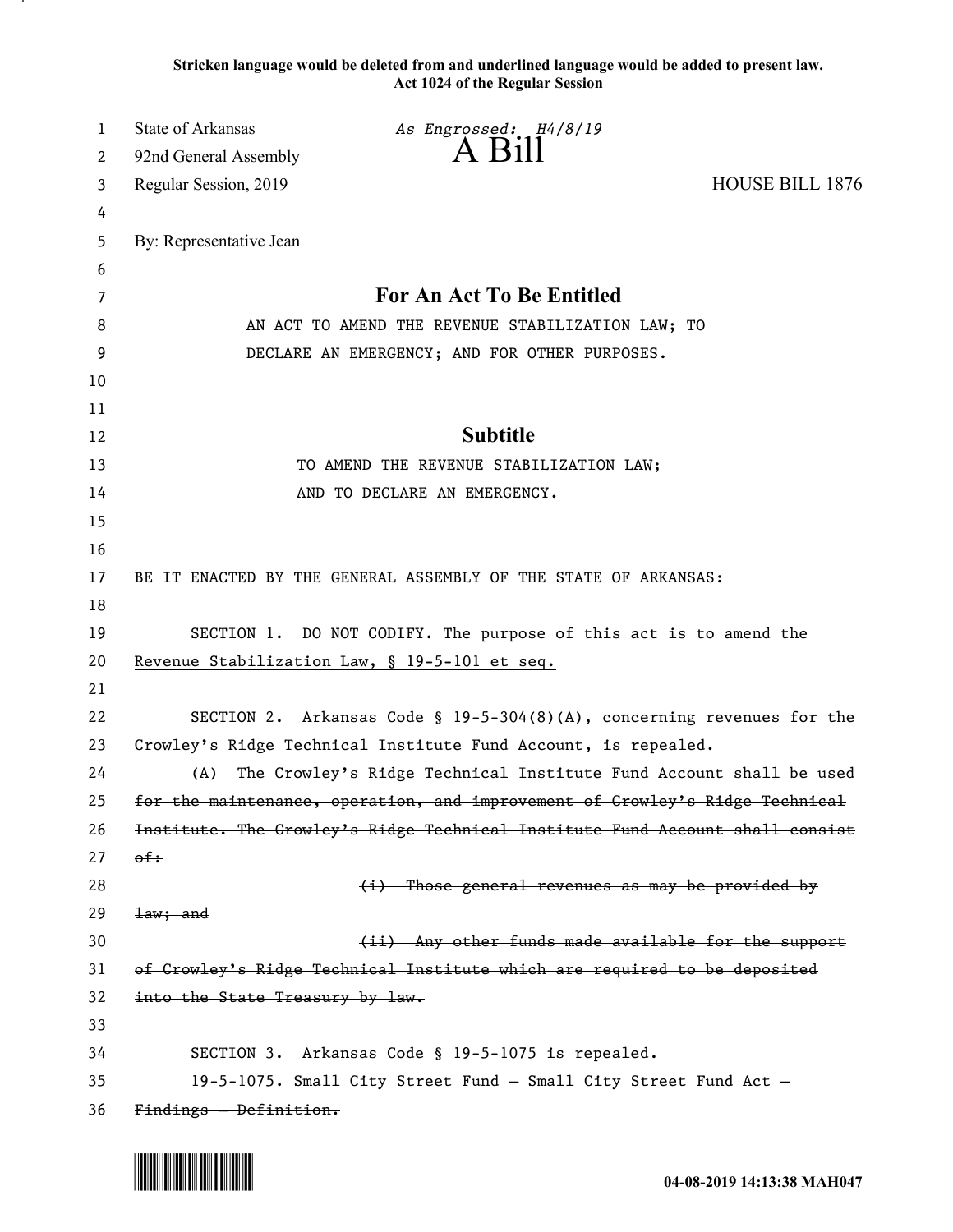| 1  | (a) This section may be cited as the "Small City Street Fund Act".            |
|----|-------------------------------------------------------------------------------|
| 2  | (b) The General Assembly finds that the majority of street and road           |
| 3  | improvement funds are made available to larger cities throughout the state.   |
| 4  | Small cities have to look to other sources to seek funds to improve city      |
| 5  | streets. In most instances, the cities are unsuccessful and roads remain      |
| 6  | unpaved, which hinders the cities' ability to attract business and industry.  |
| 7  | $(e)(1)$ The term "small cities", as used in this section, means all          |
| 8  | eities of the first class and cities of the second class and incorporated     |
| 9  | towns in Arkansas with populations of less than five thousand (5,000) persons |
| 10 | according to the latest federal decennial census.                             |
| 11 | (2) There is established on the books of the Treasurer of                     |
| 12 | State, the Auditor of State, and the Chief Fiscal Officer of the State the    |
| 13 | "Small City Street Fund" to be composed of funds appropriated by the General  |
| 14 | Assembly to be made available to small cities throughout the state to be used |
| 15 | to improve streets.                                                           |
| 16 | (3) The Small City Street Fund shall be administered by                       |
| 17 | the Arkansas Development Finance Authority.                                   |
| 18 |                                                                               |
|    |                                                                               |
| 19 | Arkansas Code § 19-5-1210 is repealed.<br>SECTION 4.                          |
| 20 | 19-5-1210. Arkansas Transitional Employment Fund.                             |
| 21 | $(a)(1)$ There is created on the books of the Treasurer of State, the         |
| 22 | Auditor of State, and the Chief Fiscal Officer of the State a fund to be      |
| 23 | known as the "Arkansas Transitional Employment Fund".                         |
| 24 | (2) The fund shall consist of such revenue provided by law.                   |
| 25 | (b) The fund shall be used exclusively by the Temporary Assistance for        |
| 26 | Needy Families Oversight Board [abolished] to fund its programs, operations,  |
| 27 | and activities.                                                               |
| 28 |                                                                               |
| 29 | SECTION 5. Arkansas Code § 19-5-1216 is repealed.                             |
| 30 | 19-5-1216. Arkansas Purchasing Card Services Program Fund.                    |
| 31 | (a) There is created on the books of the Treasurer of State, the              |
| 32 | Auditor of State, and the Chief Fiscal Officer of the State a fund to be      |
| 33 | known as the "Arkansas Purchasing Card Services Program Fund".                |
| 34 | $(b)(1)$ The fund shall be used for the payment of obligations for            |
| 35 | participating agencies by the disbursing officer of the Department of Finance |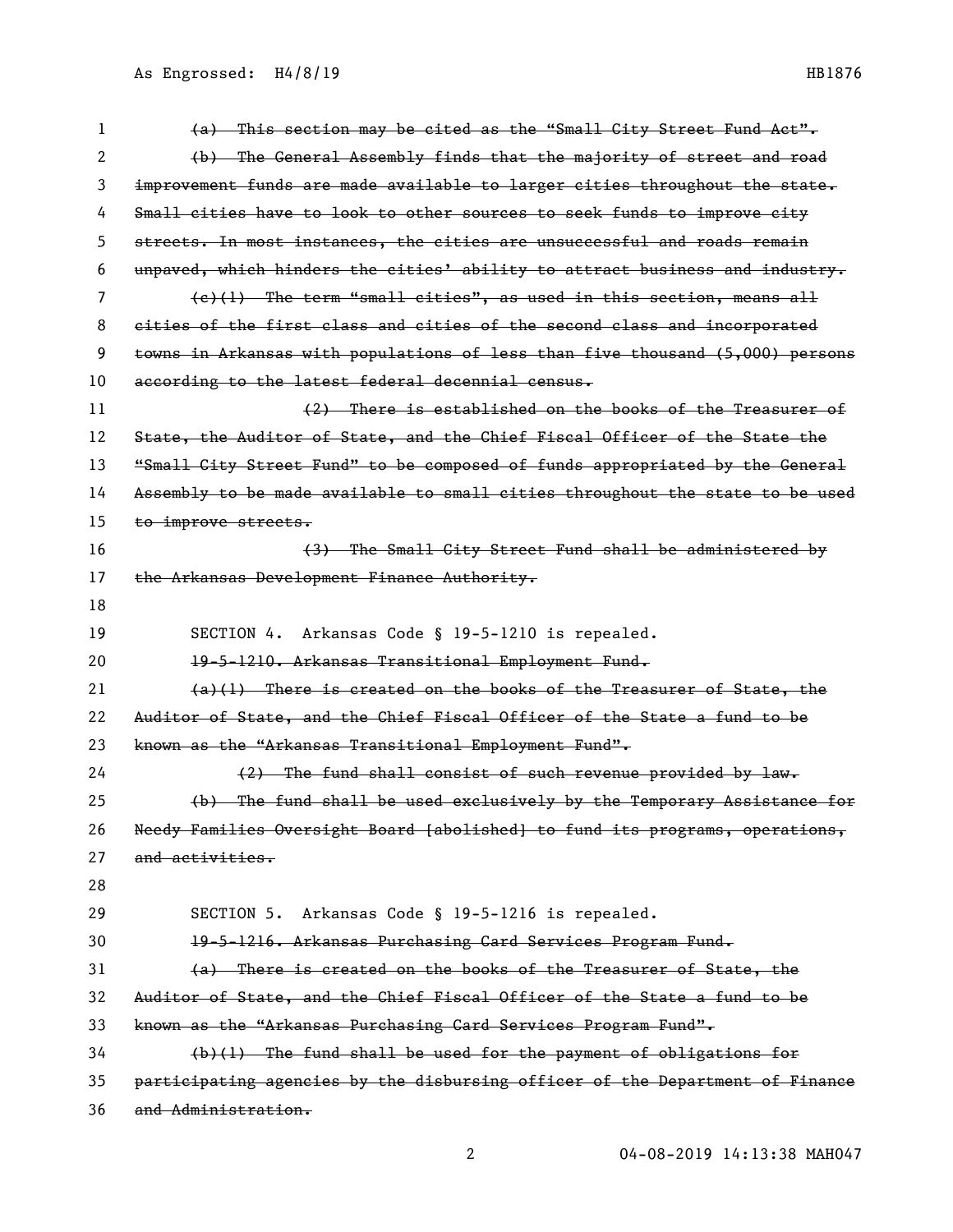| 1  | (2) These expenditures shall be funded by transfers from                      |
|----|-------------------------------------------------------------------------------|
| 2  | the funds of the participating agencies.                                      |
| 3  |                                                                               |
| 4  | SECTION 6. Arkansas Code § 19-5-1218, is repealed.                            |
| 5  | 19-5-1218. Energy Management Paying Fund.                                     |
| 6  | (a) There is created on the books of the Treasurer of State, the              |
| 7  | Auditor of State, and the Chief Fiscal Officer of the State a fund to be      |
| 8  | known as the "Energy Management Paying Fund".                                 |
| 9  | (b)(1) The fund shall be used for the payment of utility bills for            |
| 10 | participating agencies by the disbursing officer of the Department of Finance |
| 11 | <del>and Administration.</del>                                                |
| 12 | (2) These expenditures shall be funded by transfers from                      |
| 13 | the funds of the participating agencies.                                      |
| 14 |                                                                               |
| 15 | SECTION 7. Arkansas Code § 19-5-1233 is repealed.                             |
| 16 | 19-5-1233. Arkansas Technology Infrastructure Fund.                           |
| 17 | (a) There is created on the books of the Treasurer of State, the              |
| 18 | Auditor of State, and the Chief Fiscal Officer of the State a fund to be      |
| 19 | known as the "Arkansas Technology Infrastructure Fund".                       |
| 20 | (b) The fund shall consist of savings that accrue to state agencies           |
| 21 | from reductions in the cost of providing services to citizens as a result of  |
| 22 | employing technology, grants, gifts, and donations received by this state,    |
| 23 | agency investments toward enterprise projects, and such revenues as may be    |
| 24 | authorized by law.                                                            |
| 25 | (e) The fund shall be used to encourage state agencies to pursue              |
| 26 | innovative and creative approaches using technology to provide needed         |
| 27 | citizens' services in a more cost effective and efficient manner, as set out  |
| 28 | in $\S$ $25 - 33 - 201 - 25 - 33 - 205$ [repealed].                           |
| 29 |                                                                               |
| 30 | SECTION 8. Arkansas Code 19-5-401 is amended to read as follows:              |
| 31 | 19-5-401. Allocations for fiscal year 2019-2020 and thereafter.               |
| 32 | Commencing with the fiscal year beginning July 1, 2019, and each fiscal year  |
| 33 | thereafter, the Treasurer of State shall transfer all remaining general       |
| 34 | revenues available for distribution on the last day of business in July 2019, |
| 35 | and on the last day of business in each calendar month thereafter during the  |
| 36 | fiscal year to the various funds and fund accounts participating in general   |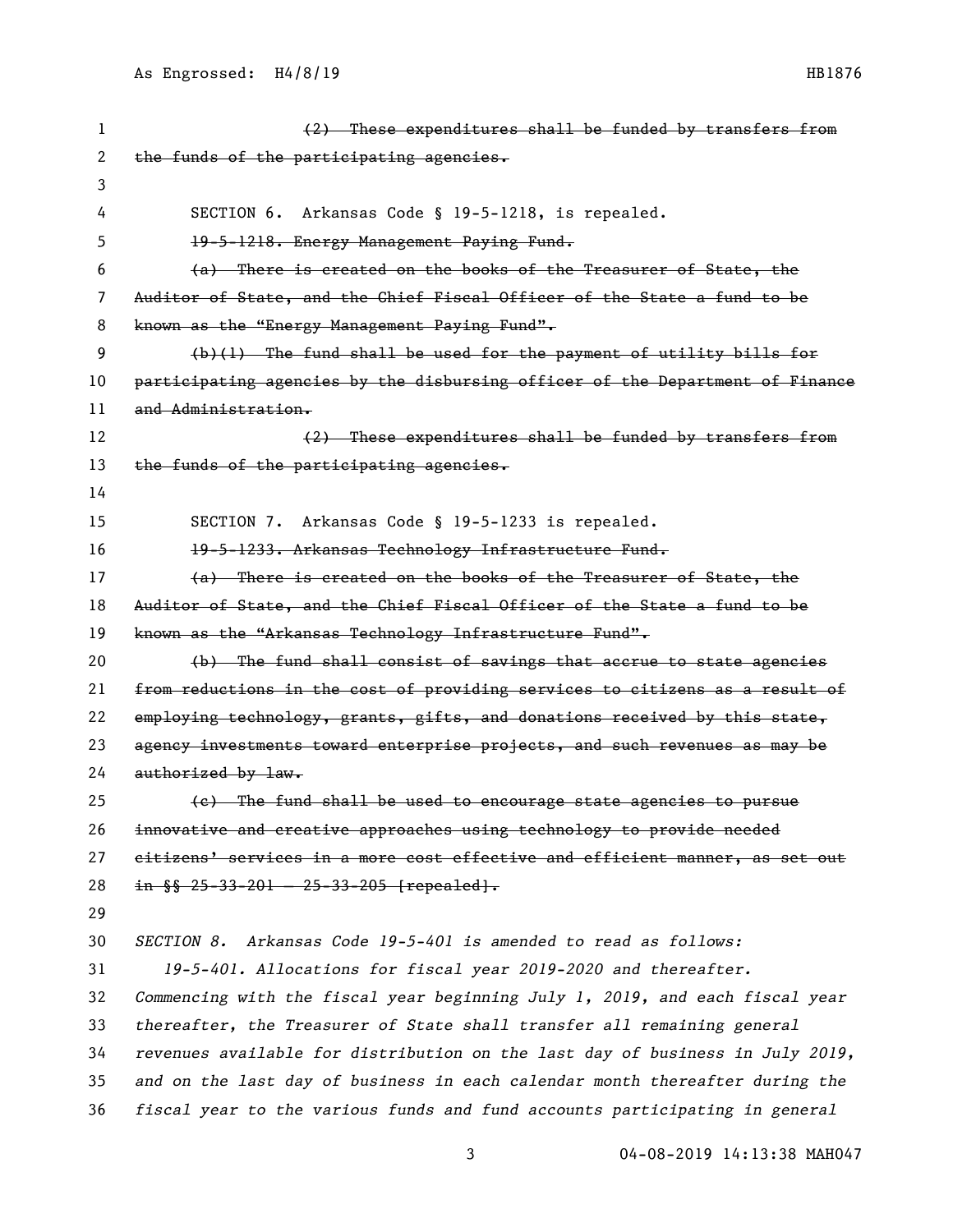As Engrossed: H4/8/19 HB1876

```
1 revenues in the proportions of the maximum allocation as the individual 
2 allocation to the fund or fund account bears to the total of the maximum 
3 allocation as provided in § 19-5-402 (a), (b) and (c). 
4
5 SECTION 9. Arkansas Code 19-5-402 is amended to read as follows:
6 19-5-402. Maximum allocations of revenues for fiscal year 2019-2020 and 
7 thereafter.
8 (a)(1)(A) The Treasurer of State shall first make monthly allocations in the 
9 proportions set out in this subsection to the funds and fund accounts listed 
10 below until there has been transferred a total of five billion five hundred 
11 ninety-eight million eight thousand one hundred forty-nine dollars 
12 ($5,598,008,149) or so much thereof as may become available; provided, that 
13 the Treasurer of State shall make such monthly allocations in accordance with 
14 each fund or fund account's proportionate part of the total of all such 
15 allocations set forth in this subsection:
16 Name of Fund or Fund Account Maximum Allocation 
17
18 PUBLIC SCHOOL FUND 
19 (1) Department of Education Public School Fund Account $2,156,851,204 
20 (2) State Library Public School Fund Account $ 5,641,919 
21 (3) Department of Career Education Public 
22 School Fund Account $ 31,964,521 
23 
24 GENERAL EDUCATION FUND 
25 (1) Department of Education Fund Account $ 16,298,264 
26 (2) Educational Facilities Partnership Fund Account $ 41,828,951 
27 (3) Division of Public School Academic Facilities 
28 and Transportation Fund Account $ 2,617,738 
29 (4) Educational Television Fund Account $ 5,465,076 
30 (5) School for the Blind Fund Account $ 7,234,724 
31 (6) School for the Deaf Fund Account $ 10,511,853 
32 (7) State Library Fund Account $ 3,615,572 
33 (8) Department of Career Education Fund Account $ 4,802,243 
34 (9) Rehabilitation Services Fund Account $ 12,910,638 
35 Technical Institutes: 
36 (10) Northwest Technical Institute Fund Account $ 3,148,724
```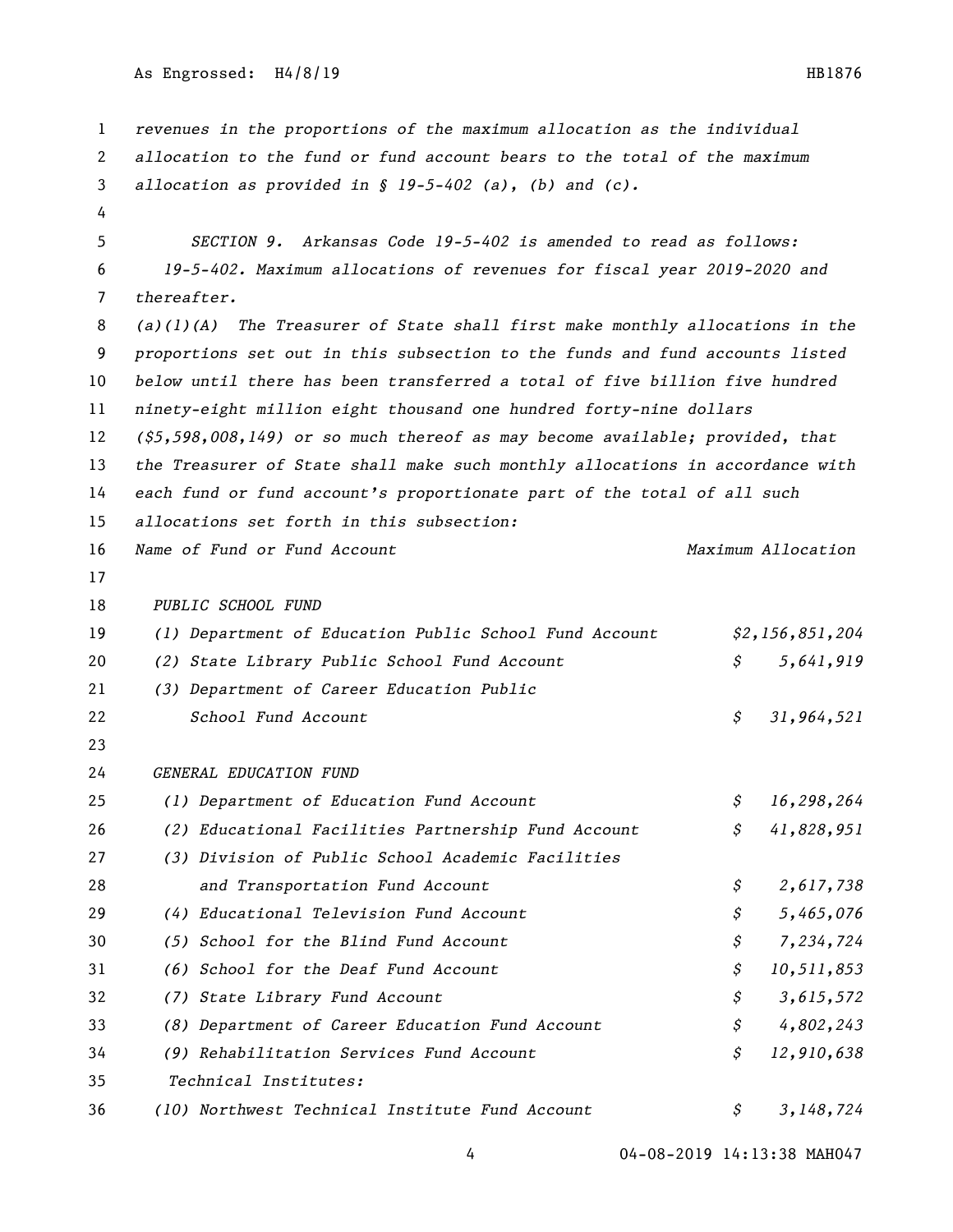| 1  | (11) Riverside Vocational Technical School Fund Account   | \$              | 2,353,432     |
|----|-----------------------------------------------------------|-----------------|---------------|
| 2  |                                                           |                 |               |
| 3  | DEPARTMENT OF HUMAN SERVICES FUND                         |                 |               |
| 4  | (1) Department of Human Services Administration           |                 |               |
| 5  | Fund Account                                              | \$              | 23,961,086    |
| 6  | (2) Children and Family Services Fund Account             |                 | 125,202,457   |
| 7  | (3) Child Care and Early Childhood Education              |                 |               |
| 8  | Fund Account                                              |                 | 2, 114, 627   |
| 9  | (4) Youth Services Fund Account                           |                 | 48,769,900    |
| 10 | (5) Developmental Disabilities Services Fund Account      |                 | 66,983,723    |
| 11 | (6) Medical Services Fund Account                         |                 | 2,337,188     |
| 12 | (7) Department of Human Services Grants Fund Account      |                 | 1,251,591,562 |
| 13 | (8) Behavioral Health Services Fund Account               |                 | 96,415,813    |
| 14 | (9) State Services for the Blind Fund Account             |                 | 1,965,700     |
| 15 | (10) County Operations Fund Account                       |                 | 48, 185, 582  |
| 16 | (11) Provider Services and Quality Assurance Fund Account |                 | 5,385,624     |
| 17 |                                                           |                 |               |
| 18 | STATE GENERAL GOVERNMENT FUND                             |                 |               |
| 19 | (1) Department of Arkansas Heritage Fund Account          | $\mathcal{S}^-$ | 7,512,712     |
| 20 | (2) Arkansas Agriculture Department Fund Account          |                 | 17,716,231    |
| 21 | (3) Department of Labor Fund Account                      |                 | 3,227,813     |
| 22 | (4) Department of Higher Education Fund Account           |                 | 11,401,648    |
| 23 | (5) Higher Education Grants Fund Account                  |                 | 40,017,466    |
| 24 | (6) Arkansas Economic Development Commission              |                 |               |
| 25 | Fund Account                                              |                 | 14,815,619    |
| 26 | (7) Department of Correction Inmate Care                  |                 |               |
| 27 | and Custody Fund Account                                  |                 | 358, 381, 920 |
| 28 | (8) Department of Community Correction Fund Account       |                 | 91,025,675    |
| 29 | (9) State Military Department Fund Account                |                 | 9,313,129     |
| 30 | (10) Parks and Tourism Fund Account                       |                 | 20,775,547    |
| 31 | (11) Arkansas Department of Environmental Quality         |                 |               |
| 32 | Fund Account                                              |                 | 3,965,422     |
| 33 | (12) Miscellaneous Agencies Fund Account                  |                 | 60,393,652    |
| 34 |                                                           |                 |               |
| 35 | COUNTY AID FUND                                           | \$              | 21,428,616    |
| 36 | COUNTY JAIL REIMBURSEMENT FUND                            | \$              | 18,263,607    |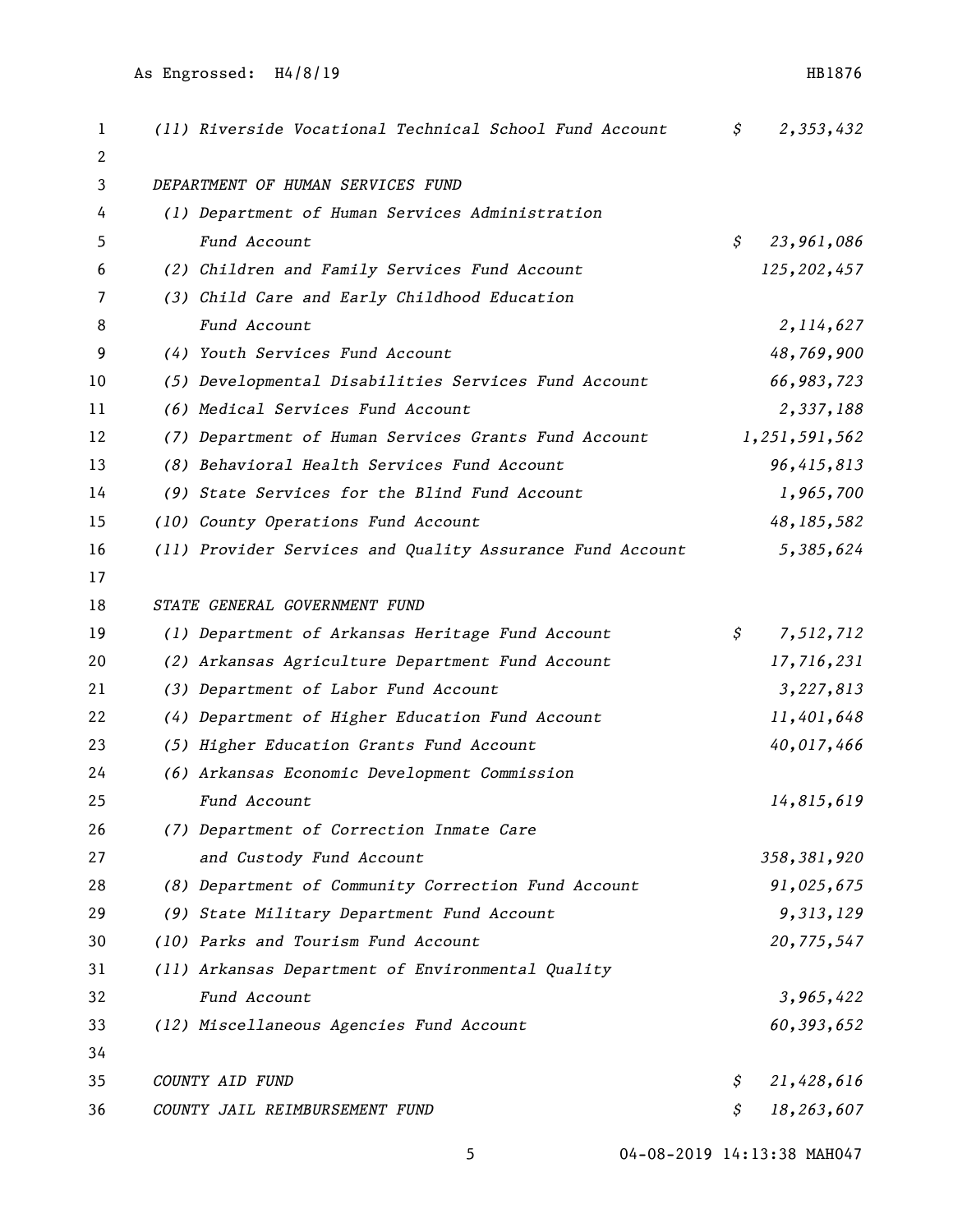| 1  | CRIME INFORMATION SYSTEM FUND                        | \$<br>3,759,593   |
|----|------------------------------------------------------|-------------------|
| 2  | CHILD SUPPORT ENFORCEMENT FUND                       | \$<br>12,984,053  |
| 3  | PUBLIC HEALTH FUND                                   | \$<br>81,904,015  |
| 4  | PERFORMANCE FUND                                     | \$                |
| 5  | MOTOR VEHICLE ACQUISITION REVOLVING FUND             | \$<br>3,000,000   |
| 6  | MUNICIPAL AID FUND                                   | \$<br>29,372,099  |
| 7  | DEPARTMENT OF ARKANSAS STATE POLICE FUND             | \$<br>69,308,454  |
| 8  | DEPARTMENT OF WORKFORCE SERVICES FUND                | \$<br>3,864,840   |
| 9  |                                                      |                   |
| 10 | INSTITUTIONS OF HIGHER EDUCATION                     |                   |
| 11 | (1) ARKANSAS STATE UNIVERSITY FUND                   | \$<br>58,876,246  |
| 12 | (2) ARKANSAS TECH UNIVERSITY FUND                    | \$<br>32,538,697  |
| 13 | (3) HENDERSON STATE UNIVERSITY FUND                  | \$<br>18,971,741  |
| 14 | (4) SOUTHERN ARKANSAS UNIVERSITY FUND                | \$<br>15,740,826  |
| 15 | (5) UNIVERSITY OF ARKANSAS FUND                      | \$<br>118,711,855 |
| 16 | (6) UNIVERSITY OF ARKANSAS FUND-UA SYSTEM            | \$<br>3,417,950   |
| 17 | (7) UNIVERSITY OF ARKANSAS FUND-ARCHEOLOGICAL SURVEY | \$<br>2,327,380   |
| 18 | (8) UNIVERSITY OF ARKANSAS FUND-DIVISION OF          |                   |
| 19 | AGRICULTURE                                          | \$<br>62,800,138  |
| 20 | (9) UNIVERSITY OF ARKANSAS FUND-CLINTON SCHOOL       | \$<br>2,295,575   |
| 21 | (10) UNIVERSITY OF ARKANSAS FUND-CRIMINAL JUSTICE    |                   |
| 22 | <i><b>INSTITUTE</b></i>                              | \$<br>1,825,769   |
| 23 | (11) SCHOOL FOR MATH, SCIENCE AND ARTS FUND          | \$<br>1,113,015   |
| 24 | (12) UNIVERSITY OF ARKANSAS AT FORT SMITH FUND       | \$<br>20,574,769  |
| 25 | (13) UNIVERSITY OF ARKANSAS AT LITTLE ROCK FUND      | \$<br>60,444,730  |
| 26 | (14) UNIVERSITY OF ARKANSAS MEDICAL CENTER FUND      | \$<br>86,456,661  |
| 27 | (15) UNIVERSITY OF ARKANSAS MEDICAL CENTER FUND -    |                   |
| 28 | CHILD SAFETY CENTER                                  | \$<br>720,588     |
| 29 | (16) UNIVERSITY OF ARKANSAS MEDICAL CENTER FUND -    |                   |
| 30 | INDIGENT CARE                                        | \$<br>5, 342, 181 |
| 31 | (17) UNIVERSITY OF ARKANSAS MEDICAL CENTER FUND -    |                   |
| 32 | CHILD ABUSE/RAPE/DOMESTIC VIOLENCE                   | \$<br>735,000     |
| 33 | (18) UNIVERSITY OF ARKANSAS MEDICAL CENTER FUND -    |                   |
| 34 | PEDIATRICS/PSYCHIATRIC RESEARCH                      | \$<br>1,950,000   |
| 35 | (19) UNIVERSITY OF ARKANSAS AT MONTICELLO FUND       | \$<br>15,786,582  |
| 36 | (20) UNIVERSITY OF ARKANSAS AT PINE BLUFF FUND       | \$<br>25,567,663  |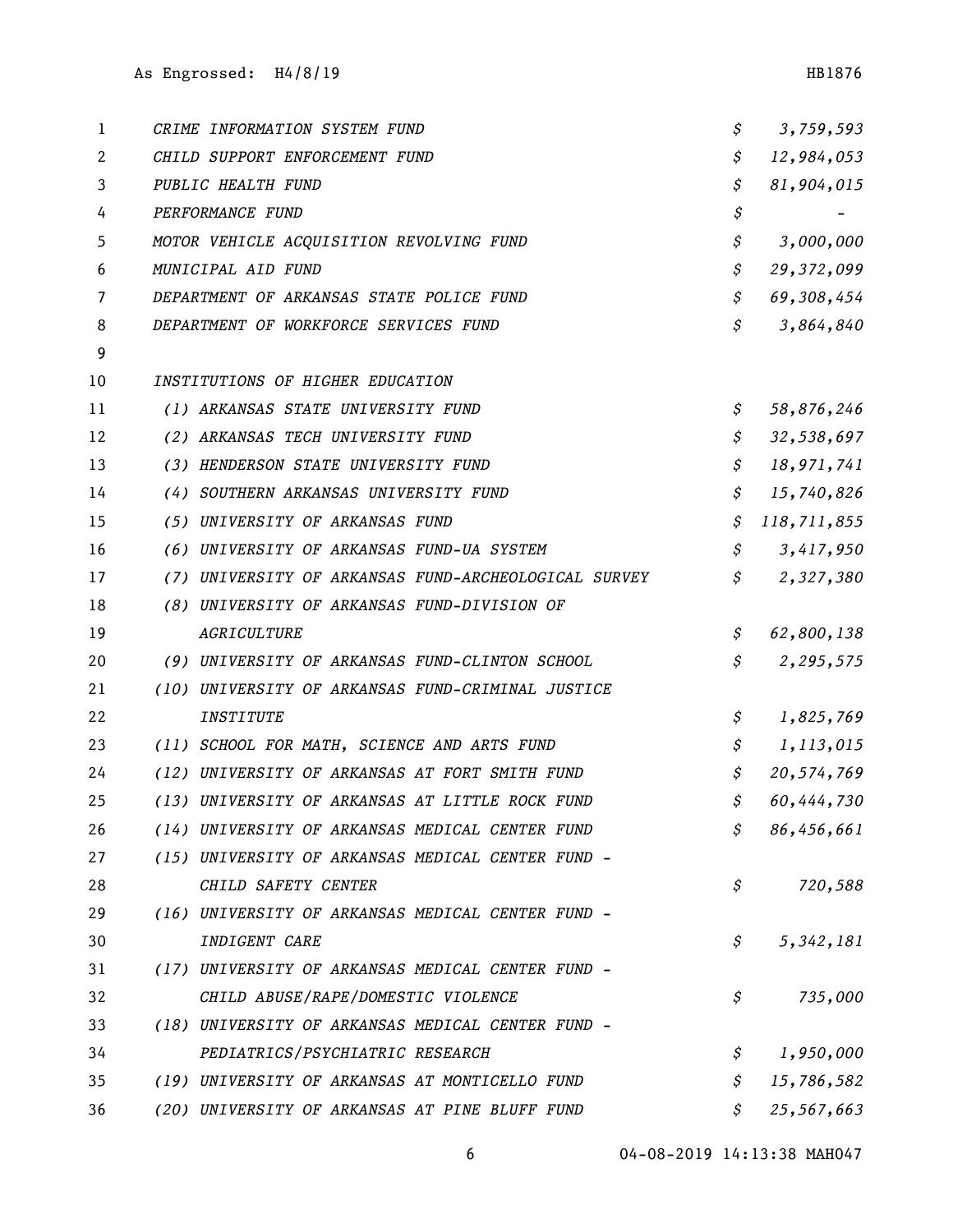| 1  | (21) UNIVERSITY OF CENTRAL ARKANSAS FUND                | \$ | 53,645,852 |
|----|---------------------------------------------------------|----|------------|
| 2  | (22) ARKANSAS NORTHEASTERN COLLEGE FUND                 | \$ | 8,491,281  |
| 3  | (23) ARKANSAS STATE UNIVERSITY - BEEBE FUND             | \$ | 11,929,786 |
| 4  | (24) ARKANSAS STATE UNIVERSITY - MOUNTAIN HOME FUND     | \$ | 3,684,591  |
| 5  | (25) ARKANSAS STATE UNIVERSITY - NEWPORT FUND           | \$ | 6,052,216  |
| 6  | (26) COSSATOT COMMUNITY COLLEGE OF THE UNIVERSITY       |    |            |
| 7  | OF ARKANSAS FUND                                        | \$ | 3,429,760  |
| 8  | (27) EAST ARKANSAS COMMUNITY COLLEGE FUND               | \$ | 8,348,134  |
| 9  | (28) ARKANSAS STATE UNIVERSITY MID-SOUTH FUND           | \$ | 3,896,588  |
| 10 | (29) ARKANSAS STATE UNIVERSITY MID-SOUTH FUND - ADTEC   | \$ | 1,500,000  |
| 11 | (30) NATIONAL PARK COLLEGE FUND                         | \$ | 8,956,024  |
| 12 | (31) NORTH ARKANSAS COLLEGE FUND                        | \$ | 7,925,968  |
| 13 | (32) NORTHWEST ARKANSAS COMMUNITY COLLEGE FUND          | \$ | 10,619,202 |
| 14 | (33) PHILLIPS COMMUNITY COLLEGE OF THE UNIVERSITY       |    |            |
| 15 | OF ARKANSAS FUND                                        | \$ | 8,972,457  |
| 16 | (34) UNIVERSITY OF ARKANSAS COMMUNITY COLLEGE AT RICH   |    |            |
| 17 | MOUNTAIN FUND                                           | \$ | 3,174,800  |
| 18 | (35) SAU - TECH FUND                                    | \$ | 5,648,456  |
| 19 | (36) SAU - TECH FUND-ENVIRONMENTAL CONTROL CENTER       | \$ | 368,404    |
| 20 | (37) SAU - TECH FUND-FIRE TRAINING ACADEMY              | \$ | 1,651,221  |
| 21 | (38) SOUTH ARKANSAS COMMUNITY COLLEGE FUND              | \$ | 6,034,307  |
| 22 | (39) UNIVERSITY OF ARKANSAS COMMUNITY COLLEGE AT        |    |            |
| 23 | <b>BATESVILLE FUND</b>                                  | \$ | 4,131,061  |
| 24 | (40) UNIVERSITY OF ARKANSAS COMMUNITY COLLEGE AT        |    |            |
| 25 | HOPE-TEXARKANA FUND                                     | \$ | 4,536,917  |
| 26 | (41) UNIVERSITY OF ARKANSAS COMMUNITY COLLEGE AT        |    |            |
| 27 | MORRILTON FUND                                          | \$ | 4,985,709  |
| 28 | (42) BLACK RIVER TECHNICAL COLLEGE FUND                 | \$ | 6,052,381  |
| 29 | (43) COLLEGE OF THE OUACHITAS FUND                      | \$ | 3,523,733  |
| 30 | (44) OZARKA COLLEGE FUND                                | \$ | 3,095,210  |
| 31 | (45) UNIVERSITY OF ARKANSAS - PULASKI TECHNICAL COLLEGE |    |            |
| 32 | <b>FUND</b>                                             | S. | 14,986,063 |
| 33 | (46) SOUTHEAST ARKANSAS COLLEGE FUND                    | \$ | 5,580,430  |
| 34 |                                                         |    |            |

 *(2)(A) Fifteen million eight hundred seventy-seven thousand four hundred seventy-six dollars (\$15,877,476), or so much thereof as is available shall*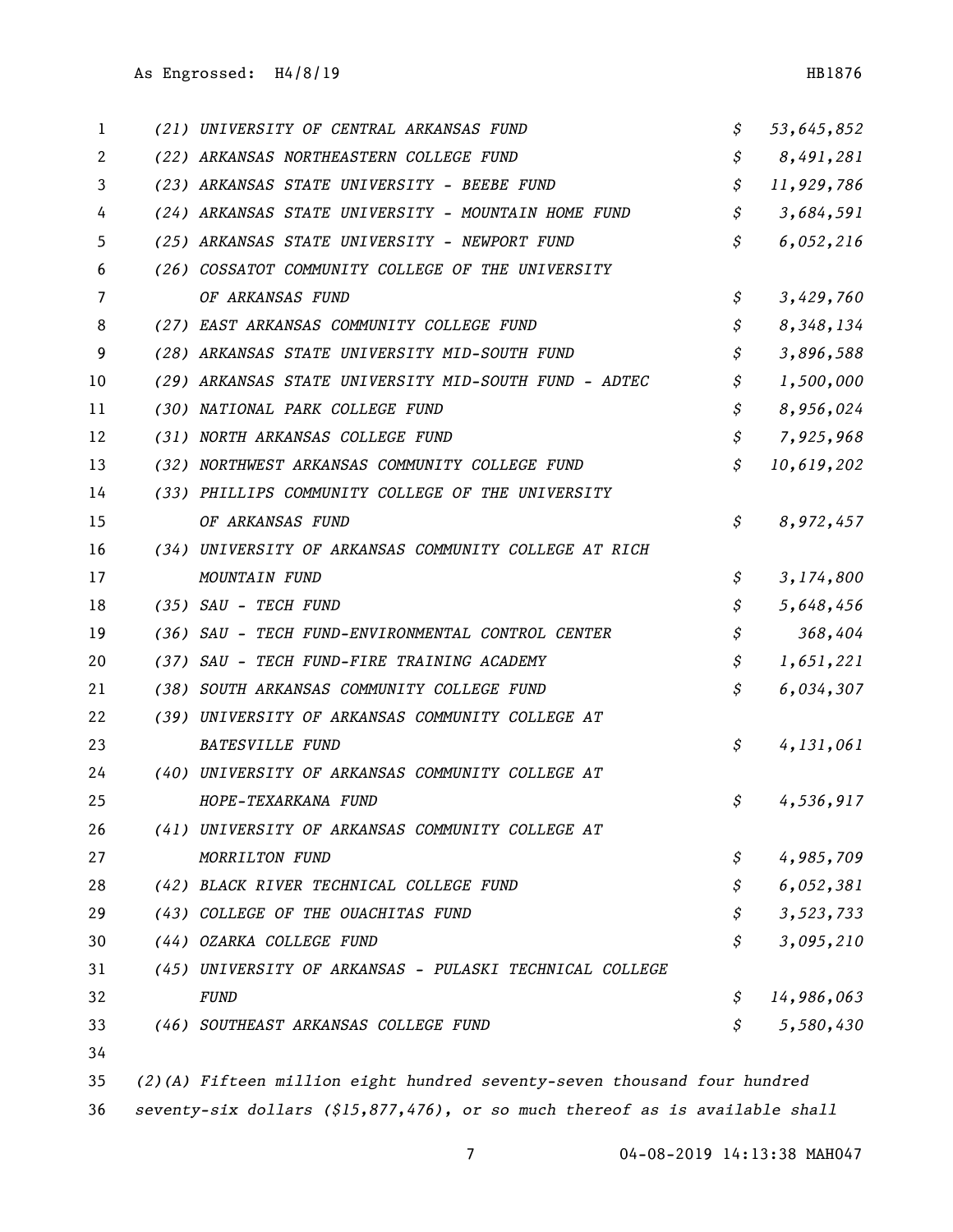As Engrossed: H4/8/19 HB1876

 *be included and added to the amount distributed in (a)(1)(A) of this section and shall be distributed by the Treasurer of State in monthly amounts with each allocation's proportion of the total of (a)(1)(A), (a)(2)(A) and (a)(3)(A) to supplement the Rainy Day Fund.*

 *(3)(A) Five million nine hundred nine thousand dollars (\$5,909,000) shall be included and added to the amount distributed in subdivision (a)(1)(A) of this section and distributed by the Treasurer of State in monthly amounts to the Arkansas Medicaid Program Trust Fund under § 19-5-985.*

 *(B) The amount allocated in (a)(3)(A) or so much thereof as is available shall be distributed by the Treasurer of State in monthly amounts with each allocation's proportion of the total of (a)(1)(A), (a)(2)(A) and (a)(3)(A) to supplement the Arkansas Medicaid Program Trust Fund.*

 *(b) After making the maximum annual allocations provided for in subsection (a)(1)(A), (a)(2)(A) and (a)(3)(A) of this section, the Treasurer of State shall then make allocations from the remaining general revenues available for distribution, as set forth in this subsection, to the funds and fund accounts listed below until there has been transferred a total of one hundred fifteen million six hundred twenty-six thousand one hundred thirty dollars (\$115,626,130) or so much thereof that may become available; provided, that the Treasurer of State shall make such monthly allocations in accordance with each fund or fund account's proportionate part of the total of all such allocations set forth in this subsection:*

*Name of Fund or Fund Account Maximum Allocation*

*PUBLIC SCHOOL FUND* 

| 28 | (1) Department of Education Public School Fund Account | \$30,818,606 |  |
|----|--------------------------------------------------------|--------------|--|
| 29 | (2) State Library Public School Fund Account           | Ş            |  |
| 30 | (3) Department of Career Education Public              |              |  |
| 31 | School Fund Account                                    | S            |  |
| 32 |                                                        |              |  |
| 33 | GENERAL EDUCATION FUND                                 |              |  |
| 34 | (1) Department of Education Fund Account               | Ş            |  |
| 35 | (2) Educational Facilities Partnership Fund Account    | Ş            |  |
| 36 | (3) Division of Public School Academic Facilities      |              |  |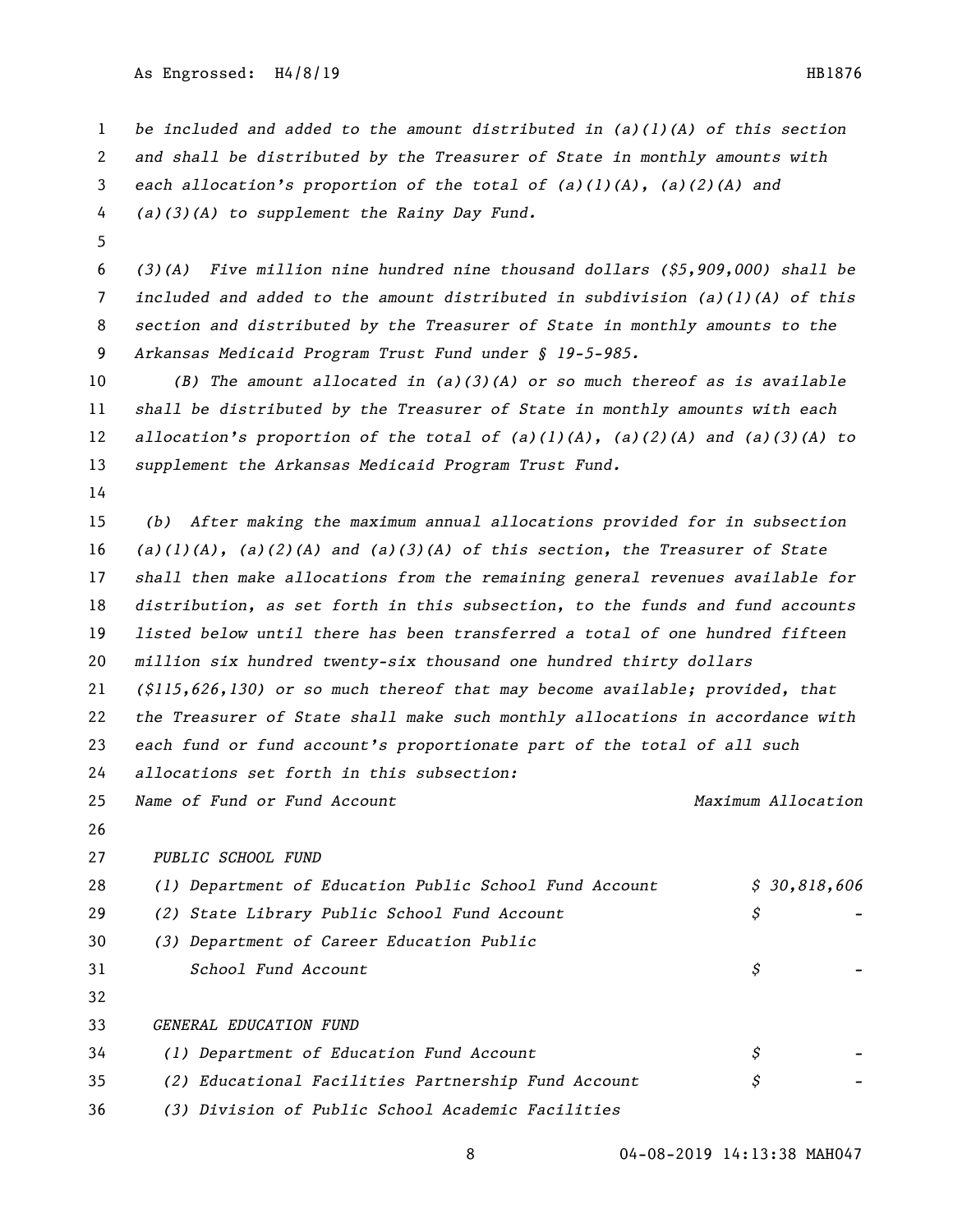| 1  | and Transportation Fund Account                           | \$         |
|----|-----------------------------------------------------------|------------|
| 2  | (4) Educational Television Fund Account                   | \$         |
| 3  | (5) School for the Blind Fund Account                     | \$         |
| 4  | (6) School for the Deaf Fund Account                      | \$         |
| 5  | (7) State Library Fund Account                            | \$         |
| 6  | (8) Department of Career Education Fund Account           | \$         |
| 7  | (9) Rehabilitation Services Fund Account                  | \$         |
| 8  | Technical Institutes:                                     |            |
| 9  | (10) Northwest Technical Institute Fund Account           | \$         |
| 10 | (11) Riverside Vocational Technical School Fund Account   | \$         |
| 11 |                                                           |            |
| 12 | DEPARTMENT OF HUMAN SERVICES FUND                         |            |
| 13 | (1) Department of Human Services Administration           |            |
| 14 | Fund Account                                              | \$         |
| 15 | (2) Children and Family Services Fund Account             |            |
| 16 | (3) Child Care and Early Childhood Education              |            |
| 17 | Fund Account                                              |            |
| 18 | (4) Youth Services Fund Account                           |            |
| 19 | (5) Developmental Disabilities Services Fund Account      |            |
| 20 | (6) Medical Services Fund Account                         |            |
| 21 | (7) Department of Human Services Grants Fund Account      | 61,623,904 |
| 22 | (8) Behavioral Health Services Fund Account               | 2,500,000  |
| 23 | (9) State Services for the Blind Fund Account             |            |
| 24 | (10) County Operations Fund Account                       |            |
| 25 | (11) Provider Services and Quality Assurance Fund Account |            |
| 26 |                                                           |            |
| 27 | STATE GENERAL GOVERNMENT FUND                             |            |
| 28 | (1) Department of Arkansas Heritage Fund Account          | \$         |
| 29 | (2) Arkansas Agriculture Department Fund Account          |            |
| 30 | (3) Department of Labor Fund Account                      |            |
| 31 | (4) Department of Higher Education Fund Account           |            |
| 32 | (5) Higher Education Grants Fund Account                  |            |
| 33 | (6) Arkansas Economic Development Commission              |            |
| 34 | Fund Account                                              |            |
| 35 | (7) Department of Correction Inmate Care                  |            |
| 36 | and Custody Fund Account                                  | 2,609,818  |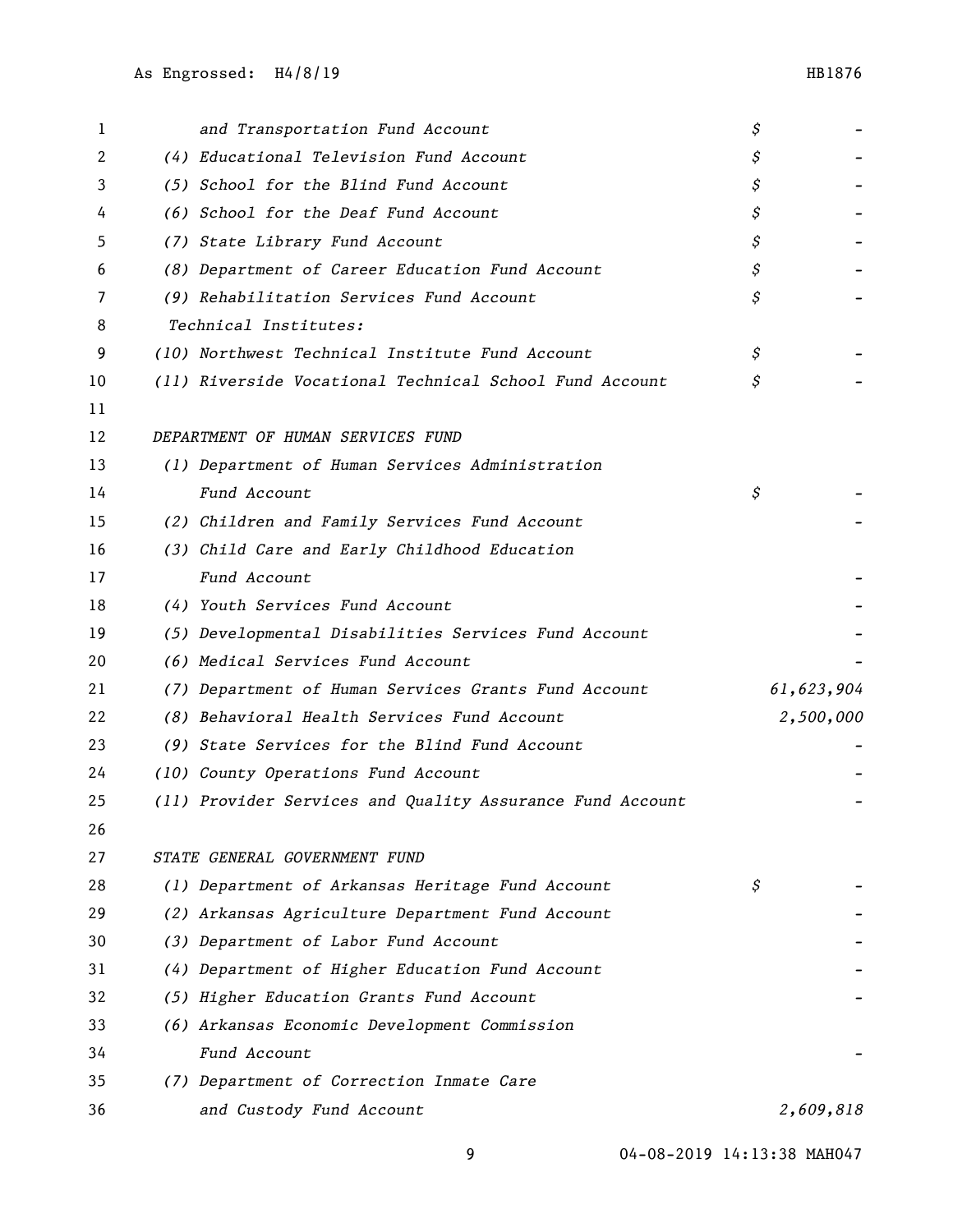| 1  | (8) Department of Community Correction Fund Account  | 2,465,958       |
|----|------------------------------------------------------|-----------------|
| 2  | (9) State Military Department Fund Account           |                 |
| 3  | (10) Parks and Tourism Fund Account                  |                 |
| 4  | (11) Arkansas Department of Environmental Quality    |                 |
| 5  | Fund Account                                         |                 |
| 6  | (12) Miscellaneous Agencies Fund Account             | 954,718         |
| 7  |                                                      |                 |
| 8  | COUNTY AID FUND                                      | \$              |
| 9  | COUNTY JAIL REIMBURSEMENT FUND                       | \$              |
| 10 | CRIME INFORMATION SYSTEM FUND                        | \$              |
| 11 | CHILD SUPPORT ENFORCEMENT FUND                       | \$              |
| 12 | PUBLIC HEALTH FUND                                   | \$              |
| 13 | PERFORMANCE FUND                                     | \$              |
| 14 | MOTOR VEHICLE ACQUISITION REVOLVING FUND             | \$              |
| 15 | MUNICIPAL AID FUND                                   | \$              |
| 16 | DEPARTMENT OF ARKANSAS STATE POLICE FUND             | \$<br>2,304,001 |
| 17 | DEPARTMENT OF WORKFORCE SERVICES FUND                | \$              |
| 18 |                                                      |                 |
| 19 | INSTITUTIONS OF HIGHER EDUCATION                     |                 |
| 20 | (1) ARKANSAS STATE UNIVERSITY FUND                   | \$              |
| 21 | (2) ARKANSAS TECH UNIVERSITY FUND                    | \$<br>271,166   |
| 22 | (3) HENDERSON STATE UNIVERSITY FUND                  | \$<br>75,980    |
| 23 | (4) SOUTHERN ARKANSAS UNIVERSITY FUND                | \$<br>1,801,893 |
| 24 | (5) UNIVERSITY OF ARKANSAS FUND                      | \$<br>3,304,143 |
| 25 | (6) UNIVERSITY OF ARKANSAS FUND-UA SYSTEM            | \$<br>61,523    |
| 26 | (7) UNIVERSITY OF ARKANSAS FUND-ARCHEOLOGICAL SURVEY | \$<br>41,893    |
| 27 | (8) UNIVERSITY OF ARKANSAS FUND-DIVISION OF          |                 |
| 28 | AGRICULTURE                                          | \$<br>1,130,402 |
| 29 | (9) UNIVERSITY OF ARKANSAS FUND-CLINTON SCHOOL       | \$<br>41,320    |
| 30 | (10) UNIVERSITY OF ARKANSAS FUND-CRIMINAL JUSTICE    |                 |
| 31 | <i><b>INSTITUTE</b></i>                              | \$<br>32,864    |
| 32 | (11) SCHOOL FOR MATH, SCIENCE AND ARTS FUND          | \$<br>20,034    |
| 33 | (12) UNIVERSITY OF ARKANSAS AT FORT SMITH FUND       | \$              |
| 34 | (13) UNIVERSITY OF ARKANSAS AT LITTLE ROCK FUND      | \$              |
| 35 | (14) UNIVERSITY OF ARKANSAS MEDICAL CENTER FUND      | \$<br>1,556,220 |
| 36 | (15) UNIVERSITY OF ARKANSAS MEDICAL CENTER FUND -    |                 |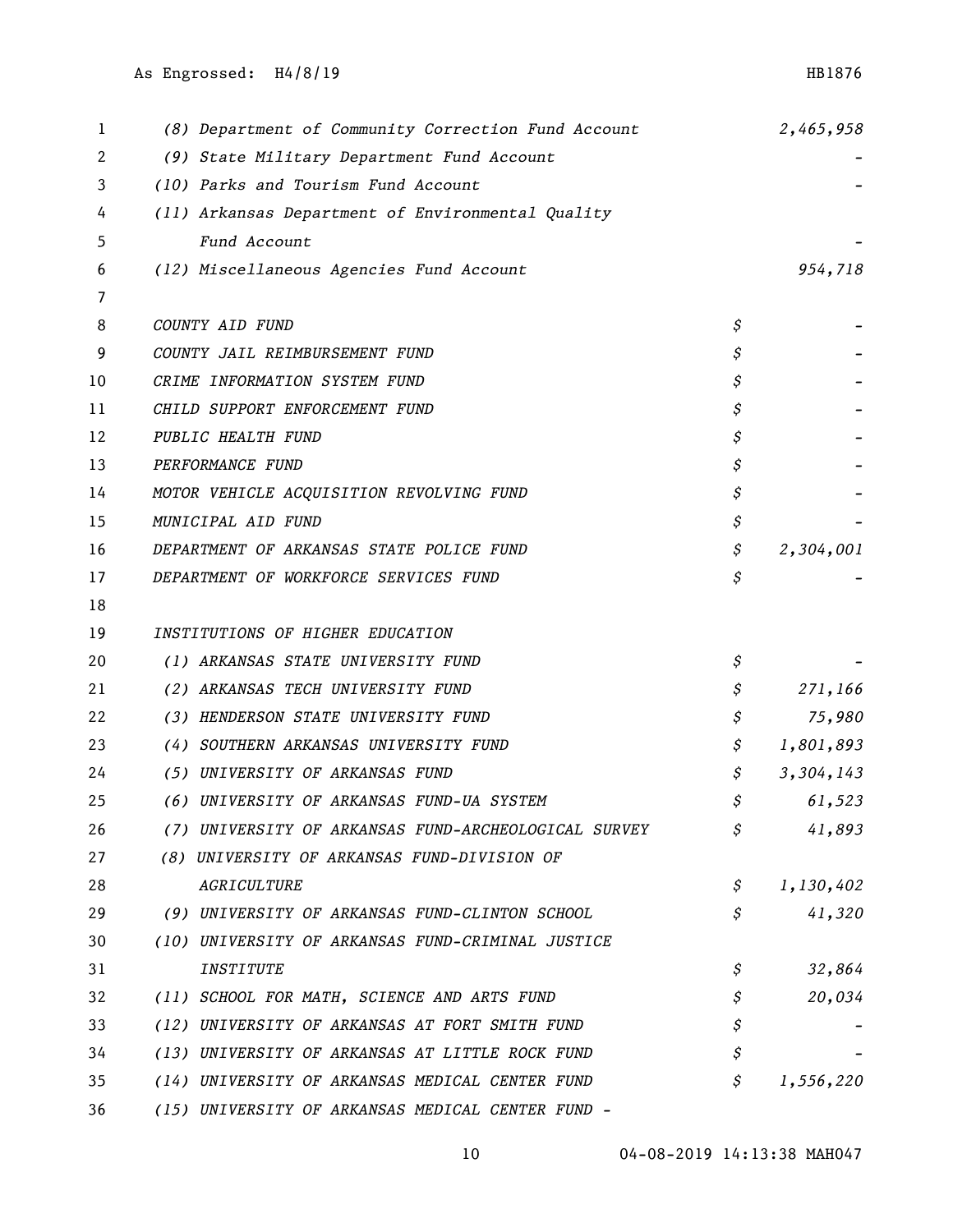| 1  | CHILD SAFETY CENTER                                   | \$ | 12,971  |
|----|-------------------------------------------------------|----|---------|
| 2  | (16) UNIVERSITY OF ARKANSAS MEDICAL CENTER FUND -     |    |         |
| 3  | INDIGENT CARE                                         | \$ | 96,159  |
| 4  | (17) UNIVERSITY OF ARKANSAS MEDICAL CENTER FUND -     |    |         |
| 5  | CHILD ABUSE/RAPE/DOMESTIC VIOLENCE                    | \$ | 13,230  |
| 6  | (18) UNIVERSITY OF ARKANSAS MEDICAL CENTER FUND -     |    |         |
| 7  | PEDIATRICS/PSYCHIATRIC RESEARCH                       | \$ | 35,100  |
| 8  | (19) UNIVERSITY OF ARKANSAS AT MONTICELLO FUND        | \$ |         |
| 9  | (20) UNIVERSITY OF ARKANSAS AT PINE BLUFF FUND        | \$ | 279,922 |
| 10 | (21) UNIVERSITY OF CENTRAL ARKANSAS FUND              | \$ | 655,962 |
| 11 | (22) ARKANSAS NORTHEASTERN COLLEGE FUND               | \$ |         |
| 12 | (23) ARKANSAS STATE UNIVERSITY - BEEBE FUND           | \$ |         |
| 13 | (24) ARKANSAS STATE UNIVERSITY - MOUNTAIN HOME FUND   | \$ | 156,235 |
| 14 | (25) ARKANSAS STATE UNIVERSITY - NEWPORT FUND         | \$ | 921,406 |
| 15 | (26) COSSATOT COMMUNITY COLLEGE OF THE UNIVERSITY     |    |         |
| 16 | OF ARKANSAS FUND                                      | \$ | 182,842 |
| 17 | (27) EAST ARKANSAS COMMUNITY COLLEGE FUND             | \$ |         |
| 18 | (28) ARKANSAS STATE UNIVERSITY MID-SOUTH FUND         | \$ | 48,912  |
| 19 | (29) ARKANSAS STATE UNIVERSITY MID-SOUTH FUND - ADTEC | \$ | 27,000  |
| 20 | (30) NATIONAL PARK COLLEGE FUND                       | \$ |         |
| 21 | (31) NORTH ARKANSAS COLLEGE FUND                      | \$ |         |
| 22 | (32) NORTHWEST ARKANSAS COMMUNITY COLLEGE FUND        | \$ | 787,056 |
| 23 | (33) PHILLIPS COMMUNITY COLLEGE OF THE UNIVERSITY     |    |         |
| 24 | OF ARKANSAS FUND                                      | Ş  |         |
| 25 | (34) UNIVERSITY OF ARKANSAS COMMUNITY COLLEGE AT RICH |    |         |
| 26 | MOUNTAIN FUND                                         | \$ |         |
| 27 | (35) SAU - TECH FUND                                  | \$ |         |
| 28 | (36) SAU - TECH FUND-ENVIRONMENTAL CONTROL CENTER     | Ş  | 6,631   |
| 29 | (37) SAU - TECH FUND-FIRE TRAINING ACADEMY            | \$ | 29,722  |
| 30 | (38) SOUTH ARKANSAS COMMUNITY COLLEGE FUND            | \$ | 218,484 |
| 31 | (39) UNIVERSITY OF ARKANSAS COMMUNITY COLLEGE AT      |    |         |
| 32 | <b>BATESVILLE FUND</b>                                | Ş  | 64,112  |
| 33 | (40) UNIVERSITY OF ARKANSAS COMMUNITY COLLEGE AT      |    |         |
| 34 | HOPE-TEXARKANA FUND                                   | S  | 475,943 |
| 35 | (41) UNIVERSITY OF ARKANSAS COMMUNITY COLLEGE AT      |    |         |
| 36 | MORRILTON FUND                                        | Ş  |         |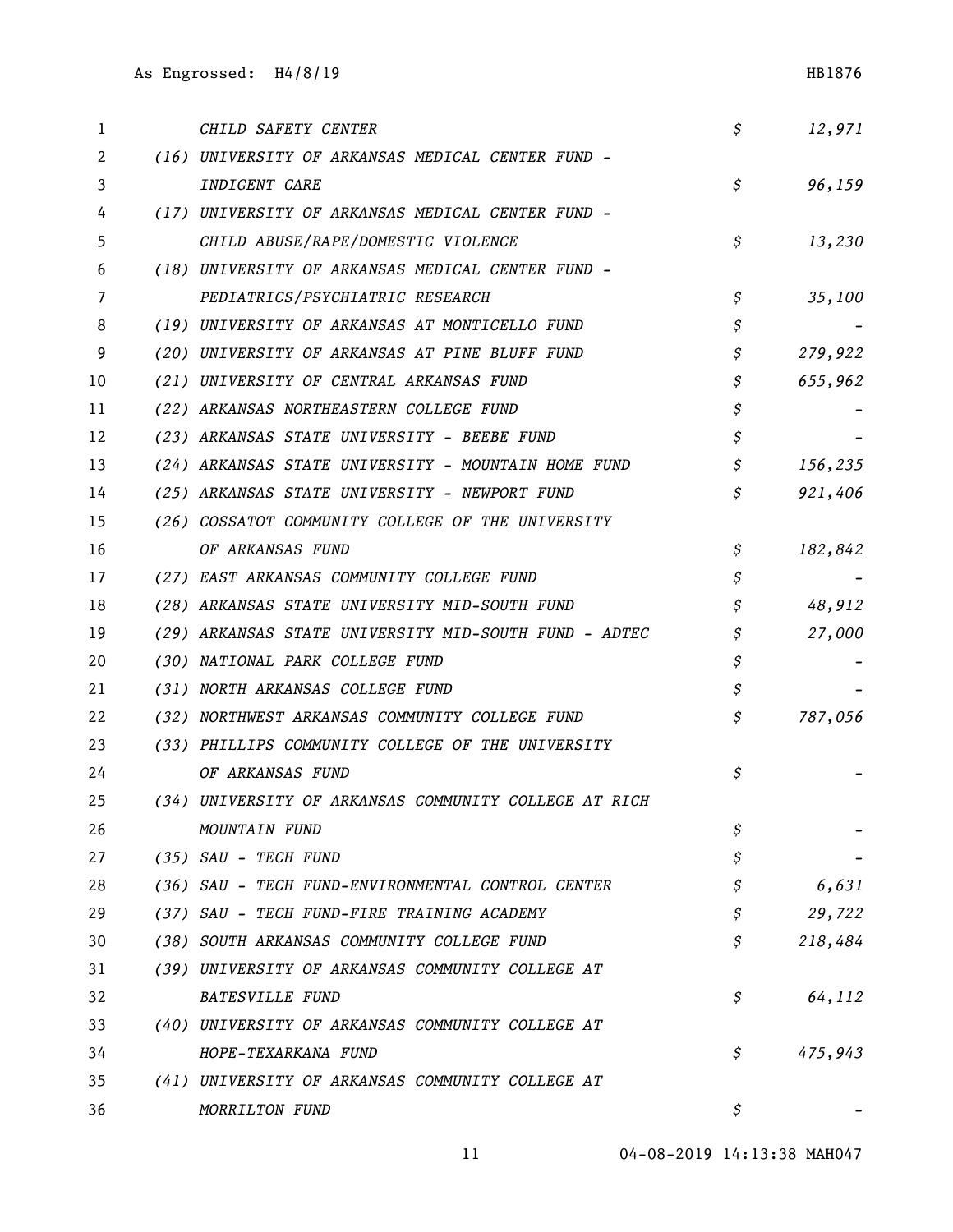| 1  | (42) BLACK RIVER TECHNICAL COLLEGE FUND                                           | \$                 |  |
|----|-----------------------------------------------------------------------------------|--------------------|--|
| 2  | (43) COLLEGE OF THE OUACHITAS FUND                                                | \$                 |  |
| 3  | (44) OZARKA COLLEGE FUND                                                          | \$                 |  |
| 4  | (45) UNIVERSITY OF ARKANSAS PULASKI TECHNICAL COLLEGE                             |                    |  |
| 5  | <b>FUND</b>                                                                       | \$                 |  |
| 6  | (46) SOUTHEAST ARKANSAS COLLEGE FUND                                              | \$                 |  |
| 7  |                                                                                   |                    |  |
| 8  | Then after making the maximum annual allocations provided for in<br>(c)           |                    |  |
| 9  | subsection (b) of this section, the Treasurer of State shall then make            |                    |  |
| 10 | allocations from the remaining general revenues available for distribution,       |                    |  |
| 11 | as set forth in this subsection, to the funds and fund accounts listed below      |                    |  |
| 12 | until there has been transferred a total of fourteen million seven hundred        |                    |  |
| 13 | eighty-five thousand dollars $(514, 785, 000)$ or so much thereof that may become |                    |  |
| 14 | available; provided, that the Treasurer of State shall make such monthly          |                    |  |
| 15 | allocations in accordance with each fund or fund account's proportionate part     |                    |  |
| 16 | of the total of all such allocations set forth in this subsection:                |                    |  |
| 17 | Name of Fund or Fund Account                                                      | Maximum Allocation |  |
| 18 |                                                                                   |                    |  |
| 19 | PUBLIC SCHOOL FUND                                                                |                    |  |
| 20 | (1) Department of Education Public School Fund Account                            | \$                 |  |
| 21 | (2) State Library Public School Fund Account                                      | \$                 |  |
| 22 | (3) Department of Career Education Public                                         |                    |  |
| 23 | School Fund Account                                                               | \$                 |  |
| 24 |                                                                                   |                    |  |
| 25 | GENERAL EDUCATION FUND                                                            |                    |  |
| 26 | (1) Department of Education Fund Account                                          | \$                 |  |
| 27 | (2) Educational Facilities Partnership Fund Account                               | \$                 |  |
| 28 | (3) Division of Public School Academic Facilities                                 |                    |  |
| 29 | and Transportation Fund Account                                                   | \$                 |  |
| 30 | (4) Educational Television Fund Account                                           | \$                 |  |
| 31 | (5) School for the Blind Fund Account                                             | \$                 |  |
| 32 | (6) School for the Deaf Fund Account                                              | \$                 |  |
| 33 | (7) State Library Fund Account                                                    | \$                 |  |
| 34 | (8) Department of Career Education Fund Account                                   | \$                 |  |
| 35 | (9) Rehabilitation Services Fund Account                                          | \$                 |  |
|    |                                                                                   |                    |  |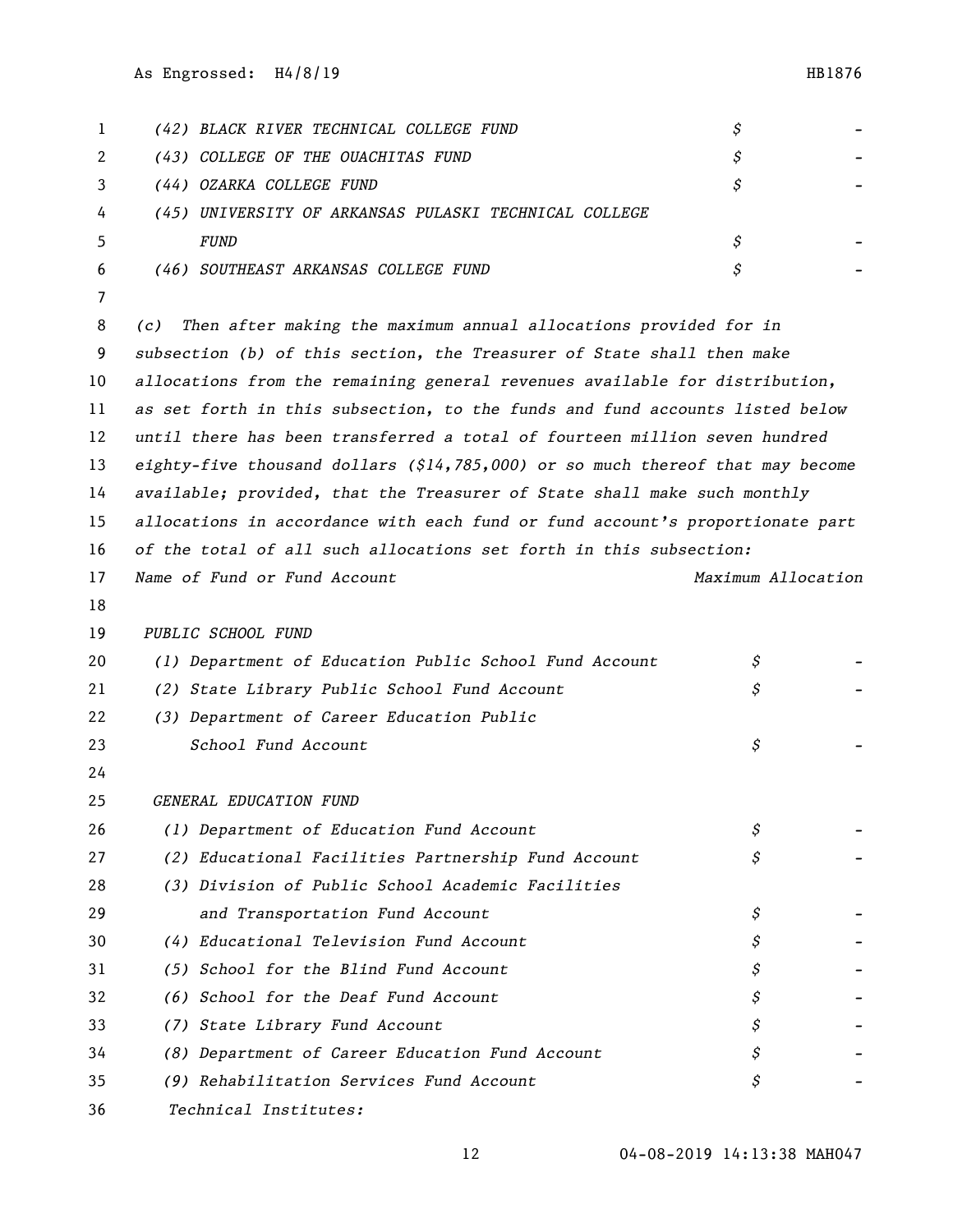| 1  | (10) Northwest Technical Institute Fund Account           | \$ |  |
|----|-----------------------------------------------------------|----|--|
| 2  | (11) Riverside Vocational Technical School Fund Account   | \$ |  |
| 3  |                                                           |    |  |
| 4  | DEPARTMENT OF HUMAN SERVICES FUND                         |    |  |
| 5  | (1) Department of Human Services Administration           |    |  |
| 6  | Fund Account                                              | \$ |  |
| 7  | (2) Children and Family Services Fund Account             |    |  |
| 8  | (3) Child Care and Early Childhood Education              |    |  |
| 9  | Fund Account                                              |    |  |
| 10 | (4) Youth Services Fund Account                           |    |  |
| 11 | (5) Developmental Disabilities Services Fund Account      |    |  |
| 12 | (6) Medical Services Fund Account                         |    |  |
| 13 | (7) Department of Human Services Grants Fund Account      |    |  |
| 14 | (8) Behavioral Health Services Fund Account               |    |  |
| 15 | (9) State Services for the Blind Fund Account             |    |  |
| 16 | (10) County Operations Fund Account                       |    |  |
| 17 | (11) Provider Services and Quality Assurance Fund Account |    |  |
| 18 |                                                           |    |  |
| 19 | STATE GENERAL GOVERNMENT FUND                             |    |  |
| 20 | (1) Department of Arkansas Heritage Fund Account          | \$ |  |
| 21 | (2) Arkansas Agriculture Department Fund Account          |    |  |
| 22 | (3) Department of Labor Fund Account                      |    |  |
| 23 | (4) Department of Higher Education Fund Account           |    |  |
| 24 | (5) Higher Education Grants Fund Account                  |    |  |
| 25 | (6) Arkansas Economic Development Commission              |    |  |
| 26 | Fund Account                                              |    |  |
| 27 | (7) Department of Correction Inmate Care                  |    |  |
| 28 | and Custody Fund Account                                  |    |  |
| 29 | (8) Department of Community Correction Fund Account       |    |  |
| 30 | (9) State Military Department Fund Account                |    |  |
| 31 | (10) Parks and Tourism Fund Account                       |    |  |
| 32 | (11) Arkansas Department of Environmental Quality         |    |  |
| 33 | Fund Account                                              |    |  |
| 34 | (12) Miscellaneous Agencies Fund Account                  |    |  |
| 35 |                                                           |    |  |
| 36 | COUNTY AID FUND                                           | S  |  |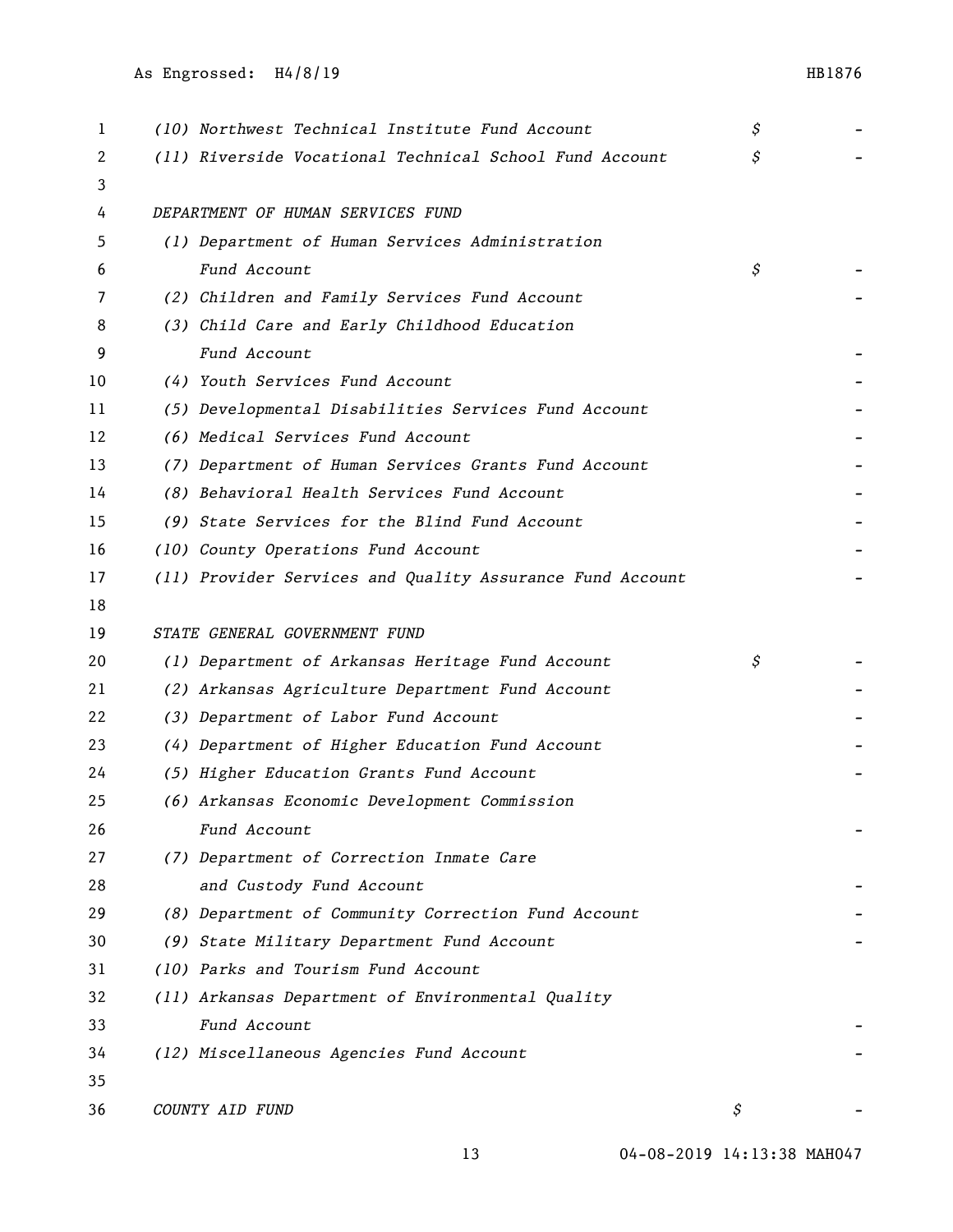| 1  | COUNTY JAIL REIMBURSEMENT FUND                       | \$ |            |
|----|------------------------------------------------------|----|------------|
| 2  | CRIME INFORMATION SYSTEM FUND                        | \$ |            |
| 3  | CHILD SUPPORT ENFORCEMENT FUND                       | \$ |            |
| 4  | PUBLIC HEALTH FUND                                   | \$ |            |
| 5  | PERFORMANCE FUND                                     | \$ | 14,785,000 |
| 6  | MOTOR VEHICLE ACQUISITION REVOLVING FUND             | \$ |            |
| 7  | MUNICIPAL AID FUND                                   | \$ |            |
| 8  | DEPARTMENT OF ARKANSAS STATE POLICE FUND             | \$ |            |
| 9  | DEPARTMENT OF WORKFORCE SERVICES FUND                | \$ |            |
| 10 | DEPARTMENT OF INFORMATION SYSTEMS REVOLVING FUND     | \$ |            |
| 11 |                                                      |    |            |
| 12 | INSTITUTIONS OF HIGHER EDUCATION                     |    |            |
| 13 | (1) ARKANSAS STATE UNIVERSITY FUND                   | \$ |            |
| 14 | (2) ARKANSAS TECH UNIVERSITY FUND                    | \$ |            |
| 15 | (3) HENDERSON STATE UNIVERSITY FUND                  | \$ |            |
| 16 | (4) SOUTHERN ARKANSAS UNIVERSITY FUND                | \$ |            |
| 17 | (5) UNIVERSITY OF ARKANSAS FUND                      | \$ |            |
| 18 | (6) UNIVERSITY OF ARKANSAS FUND-UA SYSTEM            | \$ |            |
| 19 | (7) UNIVERSITY OF ARKANSAS FUND-ARCHEOLOGICAL SURVEY |    |            |
| 20 | (8) UNIVERSITY OF ARKANSAS FUND-DIVISION OF          |    |            |
| 21 | AGRICULTURE                                          | \$ |            |
| 22 | (9) UNIVERSITY OF ARKANSAS FUND-CLINTON SCHOOL       | S  |            |
| 23 | (10) UNIVERSITY OF ARKANSAS FUND-CRIMINAL JUSTICE    |    |            |
| 24 | INSTITUTE                                            | \$ |            |
| 25 | (11) SCHOOL FOR MATH, SCIENCE AND ARTS FUND          | \$ |            |
| 26 | (12) UNIVERSITY OF ARKANSAS AT FORT SMITH FUND       | \$ |            |
| 27 | (13) UNIVERSITY OF ARKANSAS AT LITTLE ROCK FUND      | \$ |            |
| 28 | (14) UNIVERSITY OF ARKANSAS MEDICAL CENTER FUND      | Ŝ  |            |
| 29 | (15) UNIVERSITY OF ARKANSAS MEDICAL CENTER FUND -    |    |            |
| 30 | CHILD SAFETY CENTER                                  | \$ |            |
| 31 | (16) UNIVERSITY OF ARKANSAS MEDICAL CENTER FUND -    |    |            |
| 32 | INDIGENT CARE                                        | \$ |            |
| 33 | (17) UNIVERSITY OF ARKANSAS MEDICAL CENTER FUND -    |    |            |
| 34 | CHILD ABUSE/RAPE/DOMESTIC VIOLENCE                   | \$ |            |
| 35 | (18) UNIVERSITY OF ARKANSAS MEDICAL CENTER FUND -    |    |            |
| 36 | PEDIATRICS/PSYCHIATRIC RESEARCH                      | S  |            |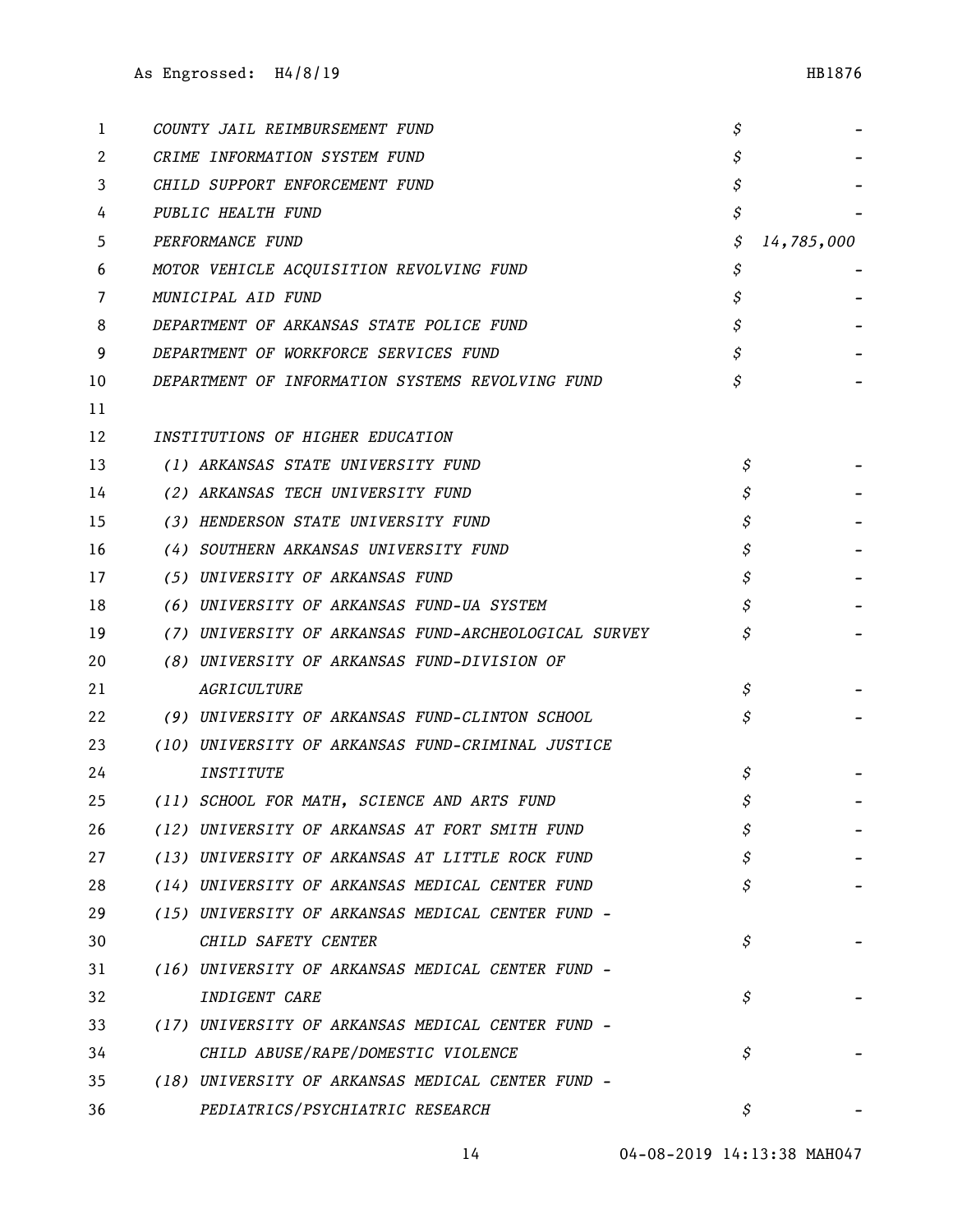| 1  | (19) UNIVERSITY OF ARKANSAS AT MONTICELLO FUND        | \$ |  |
|----|-------------------------------------------------------|----|--|
| 2  | (20) UNIVERSITY OF ARKANSAS AT PINE BLUFF FUND        | \$ |  |
| 3  | (21) UNIVERSITY OF CENTRAL ARKANSAS FUND              | \$ |  |
| 4  | (22) ARKANSAS NORTHEASTERN COLLEGE FUND               | \$ |  |
| 5  | (23) ARKANSAS STATE UNIVERSITY - BEEBE FUND           | \$ |  |
| 6  | (24) ARKANSAS STATE UNIVERSITY - MOUNTAIN HOME FUND   | \$ |  |
| 7  | (25) ARKANSAS STATE UNIVERSITY - NEWPORT FUND         | \$ |  |
| 8  | (26) COSSATOT COMMUNITY COLLEGE OF THE UNIVERSITY     |    |  |
| 9  | OF ARKANSAS FUND                                      | \$ |  |
| 10 | (27) EAST ARKANSAS COMMUNITY COLLEGE FUND             | \$ |  |
| 11 | (28) ARKANSAS STATE UNIVERSITY MID-SOUTH FUND         |    |  |
| 12 | (29) ARKANSAS STATE UNIVERSITY MID-SOUTH FUND - ADTEC |    |  |
| 13 | (30) NATIONAL PARK COLLEGE FUND                       |    |  |
| 14 | (31) NORTH ARKANSAS COLLEGE FUND                      |    |  |
| 15 | (32) NORTHWEST ARKANSAS COMMUNITY COLLEGE FUND        |    |  |
| 16 | (33) PHILLIPS COMMUNITY COLLEGE OF THE UNIVERSITY     |    |  |
| 17 | OF ARKANSAS FUND                                      | \$ |  |
| 18 | (34) UNIVERSITY OF ARKANSAS COMMUNITY COLLEGE AT RICH |    |  |
| 19 | MOUNTAIN FUND                                         | \$ |  |
| 20 | (35) SAU - TECH FUND                                  |    |  |
| 21 | (36) SAU - TECH FUND-ENVIRONMENTAL CONTROL CENTER     |    |  |
| 22 | (37) SAU - TECH FUND-FIRE TRAINING ACADEMY            |    |  |
| 23 | (38) SOUTH ARKANSAS COMMUNITY COLLEGE FUND            |    |  |
| 24 | (39) UNIVERSITY OF ARKANSAS COMMUNITY COLLEGE AT      |    |  |
| 25 | <b>BATESVILLE FUND</b>                                | Ŝ  |  |
| 26 | (40) UNIVERSITY OF ARKANSAS COMMUNITY COLLEGE AT      |    |  |
| 27 | HOPE-TEXARKANA FUND                                   | \$ |  |
| 28 | (41) UNIVERSITY OF ARKANSAS COMMUNITY COLLEGE AT      |    |  |
| 29 | MORRILTON FUND                                        | \$ |  |
| 30 | (42) BLACK RIVER TECHNICAL COLLEGE FUND               | \$ |  |
| 31 | (43) COLLEGE OF THE OUACHITAS FUND                    | \$ |  |
| 32 | (44) OZARKA COLLEGE FUND                              | \$ |  |
| 33 | (45) UNIVERSITY OF ARKANSAS PULASKI TECHNICAL COLLEGE |    |  |
| 34 | <b>FUND</b>                                           | \$ |  |
| 35 | (46) SOUTHEAST ARKANSAS COLLEGE FUND                  | \$ |  |
|    |                                                       |    |  |